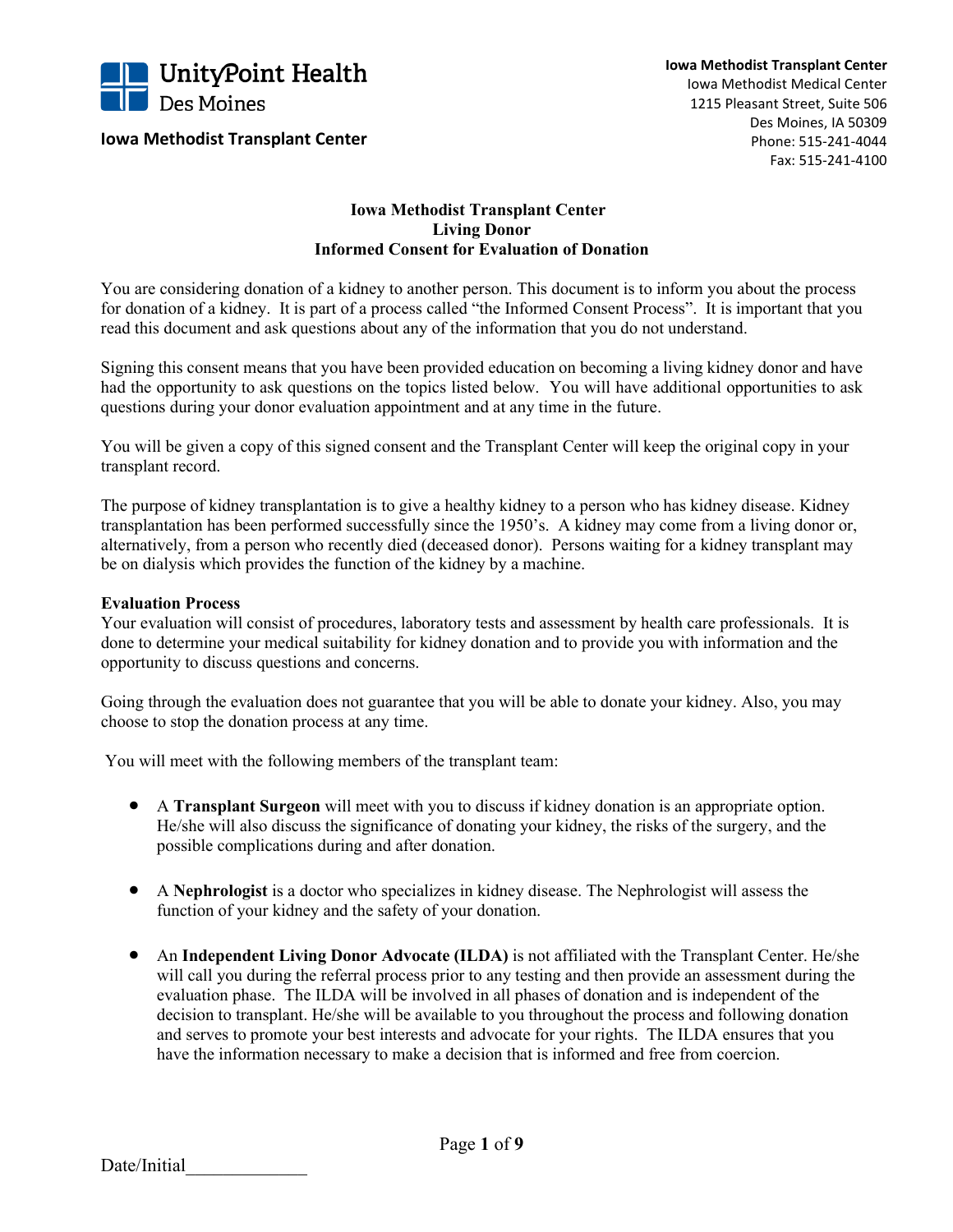- The **Transplant Coordinators** provide education and coordinate the evaluation process. The Transplant Coordinators are also responsible for informing you about your rights and responsibilities before and after kidney donation. Coordinators are available to answer your questions so that you are fully informed about the kidney donation process.
- The **Registered Dietician** performs a nutritional assessment and provides nutrition education to patients. The dietician will meet with you pre and post donation to help with dietary needs.
- The **Pharmacist** provides education regarding surgery-related medications, as well as medications you are currently taking. The transplant pharmacist is also a resource to the entire transplant team and provides drug information and education about complex drug interactions.

A psychosocial evaluation by the following individuals will occur. They will help determine if you are capable of giving informed consent, help you to discuss why you want to be a donor, and determine if you and your family will be able to handle the emotional, financial and physical stress of this type of surgery.

- A **Social Worker** will meet with you to evaluate your ability to cope with the stress of donation. The Social Worker will also help identify your support network, discuss any problems in obtaining health insurance or disability in the future and any resources that you may need.
- The **Clinical Psychologist** may meet with you to perform a screening in order to determine your suitability for donation. This process will address your psychological well-being and substance use history. Donors with a history of drug or alcohol abuse may be required to participate in a rehabilitation program and meet abstinence requirements prior to and after donation. This is done to ensure your safety and that of your potential recipient.
- There may be other professionals who will meet with you depending on your questions, your medical situation and/or your social or economic situations. Additionally, you may be referred to another doctor in order to complete the evaluation. For example, some patients need to be seen by a cardiologist (heart doctor) or a pulmonologist (lung doctor) to evaluate medical conditions.

Many different tests are done to determine if you are a suitable donor. Some of the following tests may be included in your evaluation process. Other tests may need to be done based on the results of these tests.

- Blood tests will be done to determine your blood type and to identify any possible reason that you might not be able to donate your kidney. These tests will screen for specific viruses, including HIV, Hepatitis B and C. Additional blood tests will be used to determine how well other organs are functioning.
- Urine testing is used to screen for the presence of urinary tract infections and to help determine how well your kidneys are currently functioning.
- A chest X-Ray will be done to identify any problems with your lungs.
- A DTPA Renal Scan will determine how well your kidneys function.
- A CT/Angiogram of your kidneys is done to determine the size and placement of your blood vessels.
- An EKG is a test that will check for problems with the electrical activity of your heart.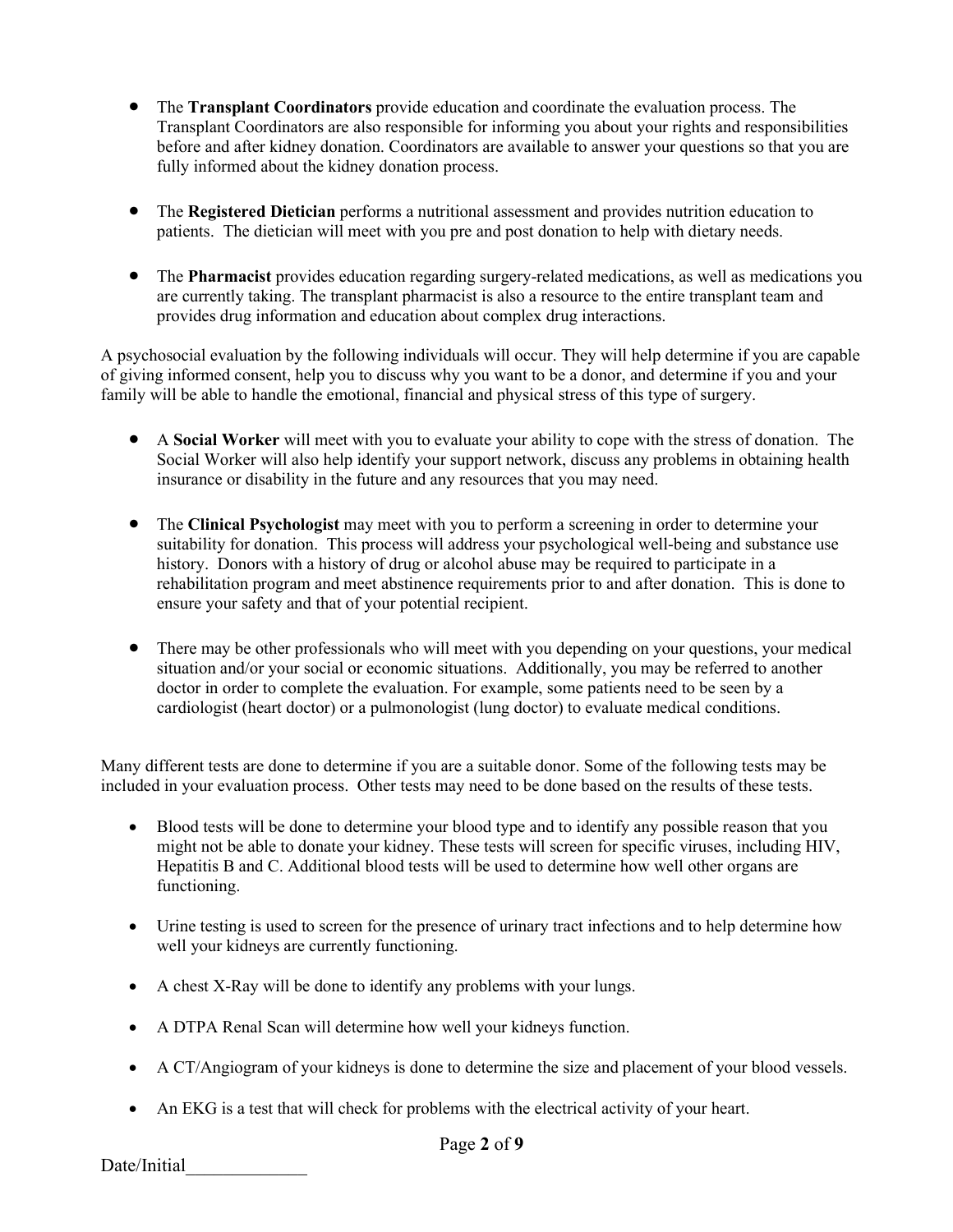Some donors may require additional testing such as:

- a kidney biopsy (a test in which a needle is used to remove a tiny piece of kidney tissue which is looked at under a microscope)
- an angiogram (a test in which a needle is inserted into a blood vessel in the leg and dye is used to take pictures of the blood vessels of the kidneys)
- a Mag 3 scan (a scan to look at the individual function of each kidney).

Each test will be explained to you before it is done, as well as any potential risks and you will be asked to sign a separate consent form.

Risks associated with the evaluation process for living donation include:

- allergic reactions to contrast
- discovery of reportable infections
- discovery of serious medical conditions
- discovery of adverse genetic findings
- discovery of certain abnormalities that will require more testing at your expense or create the need for unexpected decisions on the part of the transplant team
- health information obtained during the evaluation is subject to the same regulations as all medical records and could reveal conditions that must be reported to local, state or federal public health authorities.

## **Surgical Procedure**

At the time of surgery, the surgical procedure and the risks will be discussed with you and you will be asked to sign a separate consent for surgery.

During the surgery, you will be put under general anesthesia. This means that you will be given medication by an anesthesiologist to put you to sleep, block pain and paralyze parts of your body. You will also be placed on a machine to help you breathe. Prior to your surgery, the anesthesiologist will talk with you in more detail regarding any risks associated with anesthesia.

At Iowa Methodist Kidney Transplant there are two different types of laparoscopic nephrectomy procedures being performed.

- 1. The primary laparoscopic approach is the Robotic-Assisted Laparoscopic nephrectomy. Three small incisions are made in the abdomen (less than one inch in diameter) that are big enough for the robotic probes to be inserted. There is also a small incision made in the abdomen to help remove the kidney. After the kidney is removed the abdominal incisions will then be closed.
- 2. In the Hand Assisted Laparoscopic Nephrectomy procedure, a small abdominal incision is created for the surgeon to place a hand into the abdomen. Two other small abdominal incisions are made just large enough to insert surgical equipment. Your kidney will be removed through the incision with the help of the surgeon's hand. Your abdomen will then be closed.

There is the remote chance that your surgery might have to be converted to an "open procedure". This means that if the surgeon is unable to remove the kidney with the laparoscopic approach then he would have to make an incision about 6-8 inches on your side to get the kidney out. This is only done if all other attempts to remove the kidney fail.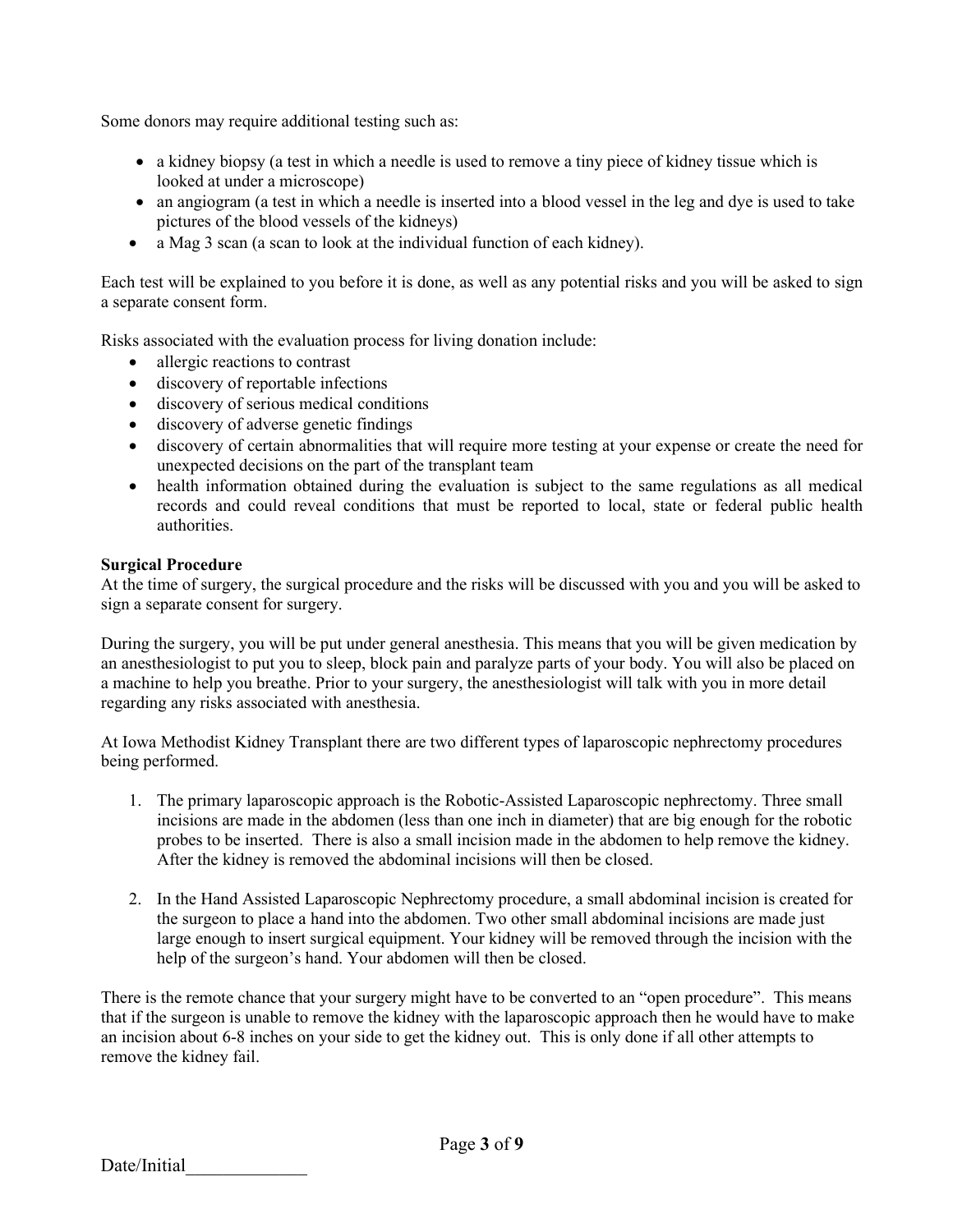# **Risks Associated with Donation**

There are possible surgical, medical, and psychosocial risks associated with living donation. These may be temporary or permanent and include, but are not limited to the following:

- a) Potential medical or surgical risks:
	- death
	- scars, hernia, wound infection, blood clots, pneumonia, nerve injury, pain, fatigue, and other issues typical of any surgical procedure
	- abdominal symptoms such as bloating, nausea, or development of a bowel obstruction
	- death and other complications may be impacted by age, obesity, hypertension, or other preexisting conditions.
- b) Potential psychosocial risks:
	- problems with body image
	- post-surgery depression or anxiety
	- feelings of emotional distress or grief if the transplant recipient experiences any recurrent disease or if the transplant recipient dies - the transplant recipient may have risk factors for complications or death that are not disclosed to you as the donor
	- changes to your lifestyle from donating a kidney.
- c) Potential financial risks:
	- personal expenses of travel, housing, child-care costs and lost wages related to your donation might not be reimbursed; however, resources may be available to help with these donation costs
	- need for life-long follow up at your expense
	- loss of employment or income
	- negative impact on your ability to obtain future employment
	- negative impact on your ability to obtain, maintain, or afford health insurance, disability insurance, and life insurance
	- future health problems experienced following your donation may not be covered by your recipient's insurance.

Potential surgical risks may be temporary or permanent and include but are not limited to decreased kidney function and kidney failure with the need for dialysis or kidney transplant for the donor.

Early operative risks include but are not limited to:

- wound or urinary tract infections
- pneumonia
- abdominal or bowel symptoms such as bloating or nausea may occur there may be some increased risk with the use of over the counter medications and supplements
- bowel injury or obstruction.
- blood clots in the legs or lungs
- injury to the spleen
- decreased kidney function
- acute kidney failure and the need for dialysis or kidney transplant in the living donor in the immediate post-operative period.

The risk of death from this procedure in the United States is very low. It is most commonly the result of a blood clot in the lung.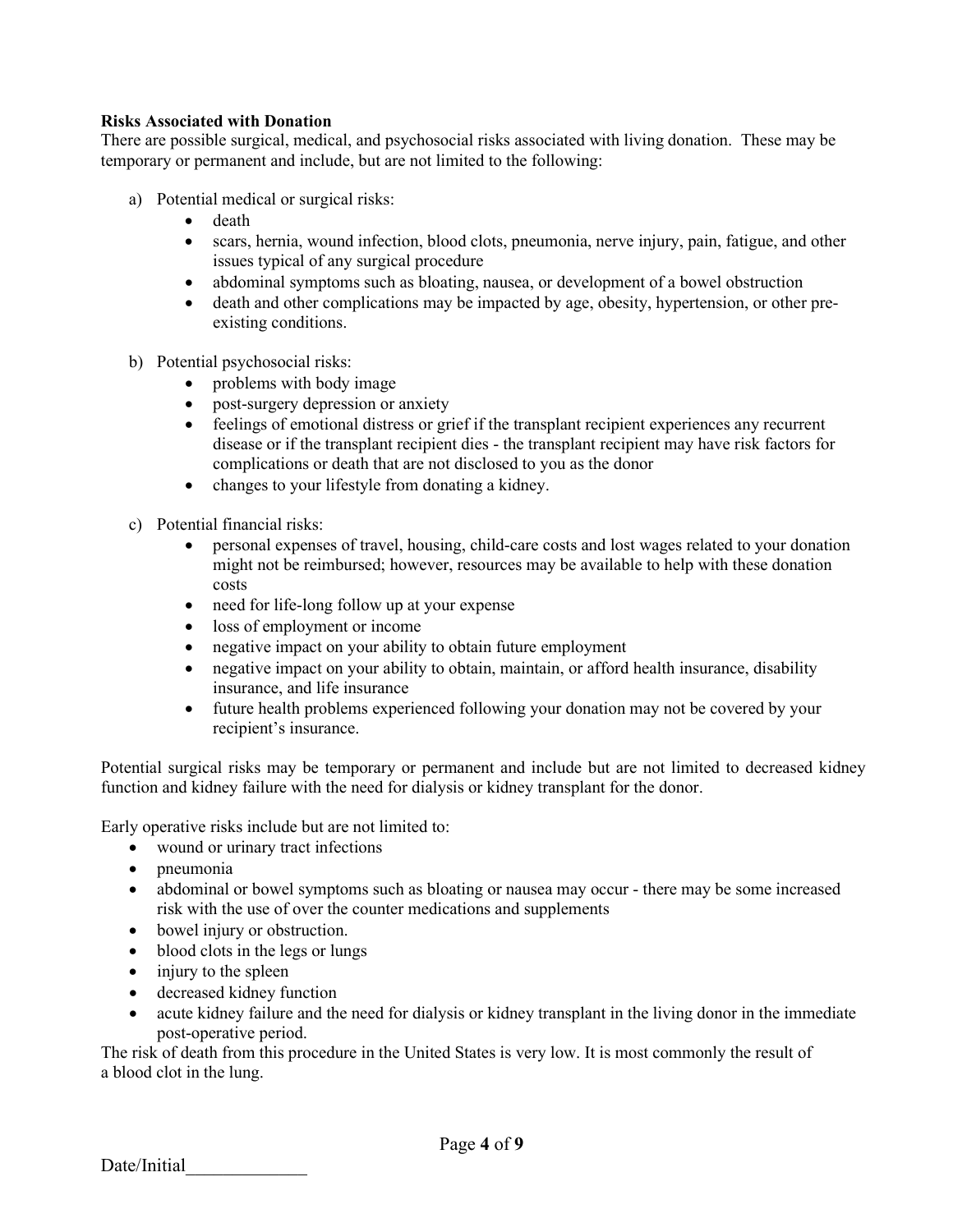All efforts are made to avoid these issues postoperatively such as:

- having you out of bed and walking within a few hours after surgery
- breathing exercises
- using mild blood thinners to prevent clots
- using special leg devices while you are in bed to promote good circulation.

Late risks are more associated with your chances of developing problems from having only one kidney and this is uncommon.

- There are slightly increased risks of hypertension, protein in the urine, and kidney dysfunction in some studies
- For the majority of donors the loss of the kidney is of no consequence long term.

Despite this limited risk, it is important that persons who have donated a kidney maintain healthy lifestyles and obtain annual physicals to monitor their health.

Nationwide the risk of having some type of complication – minor or major – from this surgery is 2.2%. Most are minor and resolve on their own. Rarely do they require another surgery or procedure. The mortality rate (death) is less than 0.1% or 0.00036 deaths in 1000 donors. No donor deaths have occurred at this center. Data used to complete this section comes from a national database called the United Network of Organ Sharing (UNOS), **[www.unos.org](http://www.unos.org/)**.

On average, living donors will have a 25-35% permanent loss of kidney function after donation. Although risk of end-stage renal disease (ESRD) does not exceed that of the general population with the same demographic profile, risk of ESRD for living kidney donors may exceed that of healthy non-donors with medical characteristics similar to living kidney donors. When chronic kidney disease (CKD) or ESRD occurs in the general population, CKD generally develops in mid-life (40-50 years old) and ESRD generally develops after age 60. Therefore, medical evaluation of a young living donor cannot predict the lifetime risk of CKD or ESRD.

Living donors may be at higher risk of developing high blood pressure, CKD or ESRD if the remaining kidney undergoes some type of injury. The development of CKD and progression to ESRD may be faster with only one kidney. Dialysis or kidney transplant is required if the donor develops ESRD. Also, the risk of preeclampsia or pregnancy-related high blood pressure is increased in pregnancies after living kidney donation.

In the event that a living donor develops ESRD at any time during their life and is eligible for a kidney transplant, the current United Network for Organ Sharing (UNOS) policy gives priority to these donors who have become kidney transplant candidates.

Bleeding during or after surgery may require blood transfusions that can contain bacteria and viruses which cause infection. Although rare, these infections include, but are not limited to the Human Immunodeficiency Virus (HIV), Hepatitis B Virus (HBV), and Hepatitis C Virus (HCV).

The incision is a potential site for infection as are the sites where tubes are placed in your body. Nerve damage may occur. This can happen from direct contact or from positioning of the arms, legs or back during the surgery. Nerve damage can cause numbness, weakness, paralysis and/or pain. In most cases the symptoms are temporary, but in rare cases they can last for a long time or become permanent.

There may be unforeseen risks in addition to the ones listed that we may not be aware of yet.

What happens after surgery when you after you leave the hospital?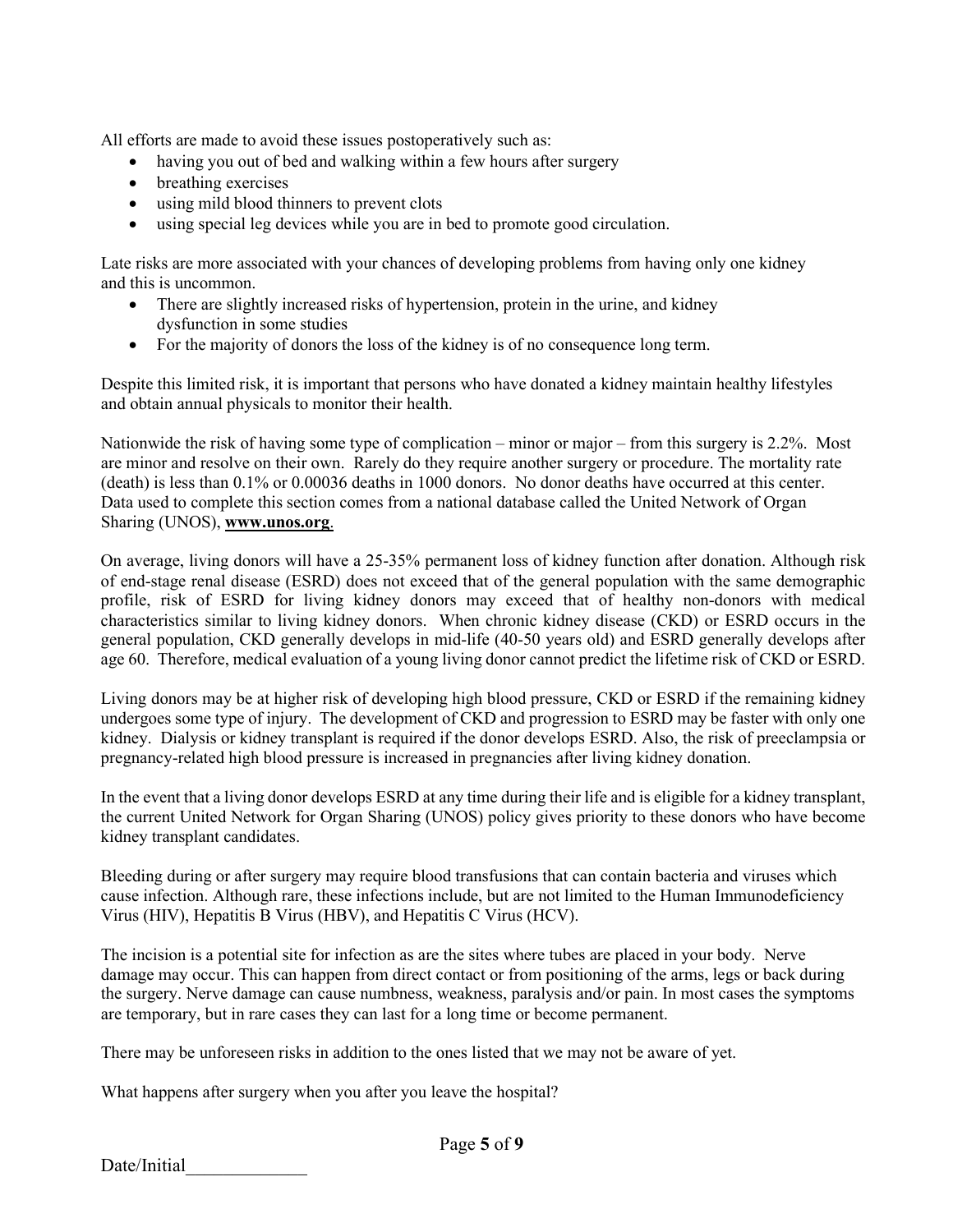- your incision will heal with a scar
- the visibility of the scar will vary
- your moods may be influenced by the outcome of the recipient
- although most patients have a positive feeling about their donation, up to 10 % of donors have been prescribed antidepressants to help cope with the process.

These issues should be addressed with your donation team.

#### **Follow-up after Surgery**

Medical follow-up is very important for your well-being. You will need to be seen in the transplant clinic at two weeks after surgery and four weeks after surgery*.* At six months, one year and two years after surgery you will be contacted by a transplant coordinator and current information on your health will be requested. We are required to report this information to the United Network for Organ Sharing (UNOS).

It is important that you continue to follow-up with your primary care provider every year for a routine physical examination, including blood pressure and lab work to check your kidney function.

It is important that with one kidney you should check with your doctor before taking over the counter medications as well as prescribed medications and to remind the doctor that you only have one kidney.

Any infection or cancer that that could affect the recipient's care during the first two years after donation:

- may need to be reported to local, state or federal public health departments
- will be disclosed to the recipient's transplant hospital
- will be reported to UNOS through the online "Improving Patient Safety" portal.

#### **Are there medical benefits to being a living donor?**

- there is no medical benefit to you by having this surgery
- a possible medical benefit of the evaluation is finding out about health problems that were unknown to you so that you may seek treatment.

## **Birth Control Pills/Hormone Replacements:**

We will ask that you stop taking your birth control pills and or hormone replacements 6 weeks before your surgery. You will not be able to continue for an additional 6 weeks after donation. During this time we ask that you use 2 barrier forms of contraception to avoid pregnancy. You will not be able to donate if you are pregnant so please be very careful during this time so we will not have to cancel or delay your donation.

## **Privacy of Your Medical Information**

Results of your physical evaluation and test results will not be discussed with the potential kidney recipient unless you give written permission. Your information will remain confidential, in accordance with the requirements of 45 CFR parts 160 and 164.

We are required to provide information about all organ transplants to UNOS. This includes name, birth date, sex, social security number, blood type, your relationship to the recipient, and blood test results. UNOS then assigns a case number to the transplant recipient and donor. The identifying information is not accessible to the public or to other researchers. This information is kept to determine how many living donor kidney transplants are done, what the success rates is, and what complications occur.

If the transplant recipient candidate gives permission, we may tell you the reasons for the recipient's increased likelihood of adverse outcomes and/or any personal health information learned during the candidate's evaluation that might affect the outcome of the transplant.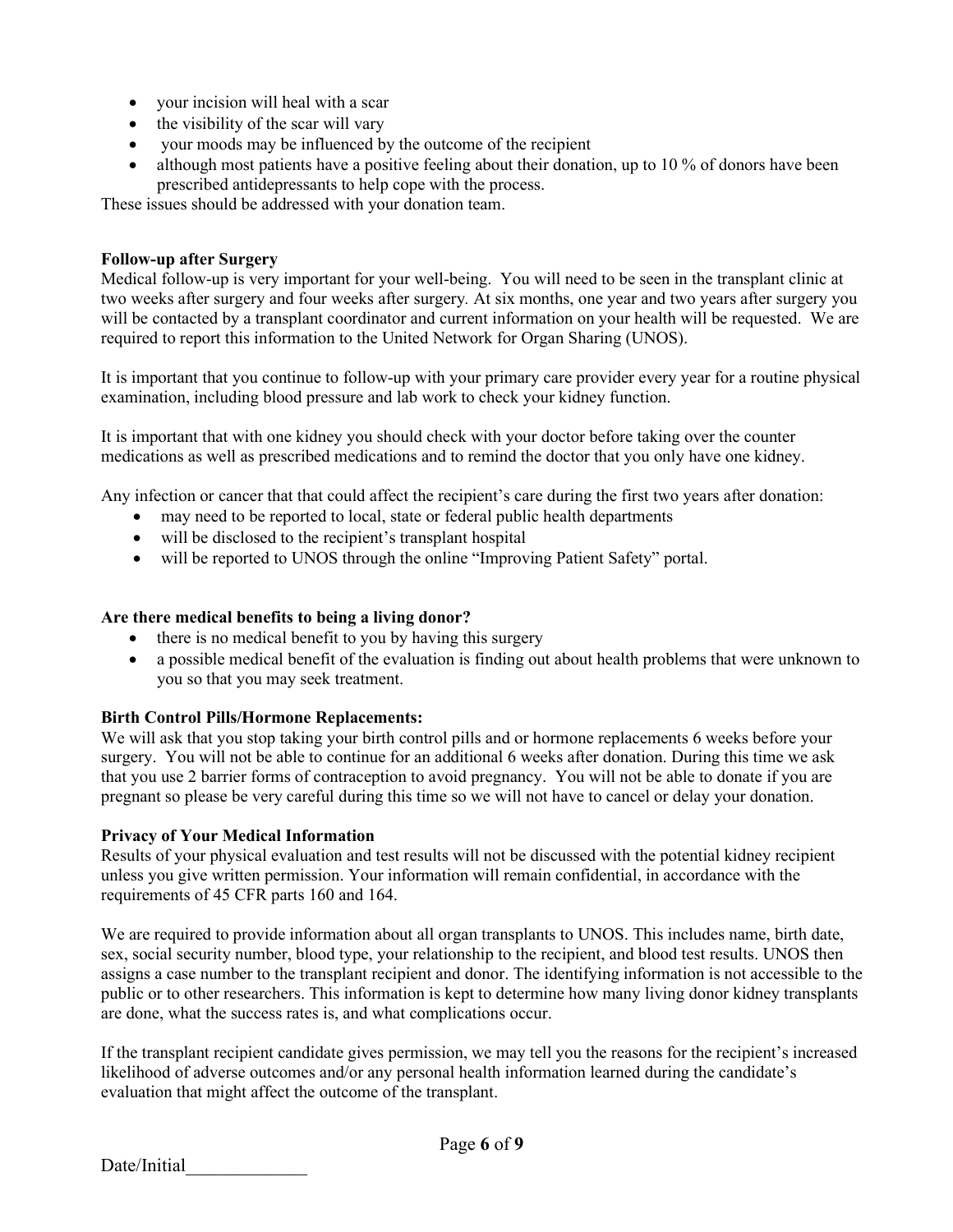## **National and Transplant Center-Specific Outcomes**

Statistics are from the Scientific Registry of Transplant Recipients (SRTR) [www.srtr.org.](http://www.srtr.org/) The most recent one-year transplant recipient and transplanted organ survival data for both the nation and Iowa Methodist Medical Center Transplant Center will be given to you and discussed. Iowa Methodist Medical Center meets these standards and does not significantly differ from the expected survival rates. We are required to notify you if we do not meet these standards for survival rates. Our transplant center meets all requirements for Medicare certification. This is important for transplant recipients as it can help with payment for immunosuppressive drugs through Medical Part B.

## **Right to Withdraw**

It is important to remember you have the right to withdraw as a living kidney donor at any time during the evaluation and donation process.

If you wish, the transplant team can inform the potential recipient of a reason for withdrawal, which will not affect your relationship with them. None of your health information will be shared with unless you have provided written permission to do so. We cannot share information with you about the potential recipient due to health privacy rules.

# **Right of Hospital to Refuse Donation**

If the transplant team determines that you would not be a suitable candidate for donation, we will inform you of the possibilities for evaluation at other transplant centers that may use different selection criteria for donors.

## **Alternative Therapy for the Recipient**

Alternative treatment therapies may be available for the recipient such as deceased donor transplantation, hemodialysis or peritoneal dialysis.

A deceased donor kidney may become available for the recipient before your living donor evaluation is complete or before the living donor transplant occurs.

The transplant hospital will determine whether or not a transplant candidate (recipient) is a candidate for transplantation based on specific written guidelines and practices and clinical judgement.

Any transplant recipient candidate may have an increased chance of unexpected outcomes (including, but not limited to kidney failure, complications, and death). These may exceed local or national averages and do not necessarily prohibit transplantation and are not disclosed to the donor.

## **How is this paid for?**

- Your evaluation and hospitalization are paid by the recipient's insurance.
- It is important for you to know that you will not receive any payment for donating your kidney. There is a federal law forbidding payment in exchange for an organ or tissue for transplantation.
- If the recipient receives Medicare, it is important that the surgery is performed in a Medicare-approved transplant program.
- If the transplant is not performed in a Medicare-approved center, the recipient's immunosuppression may not be paid for by Medicare Part B.

## **Concerns or Grievances**

The United Network for Organ Sharing (UNOS) provides a toll-free patient services line to help transplant candidates, recipients, living donors, and family members understand organ allocation practices and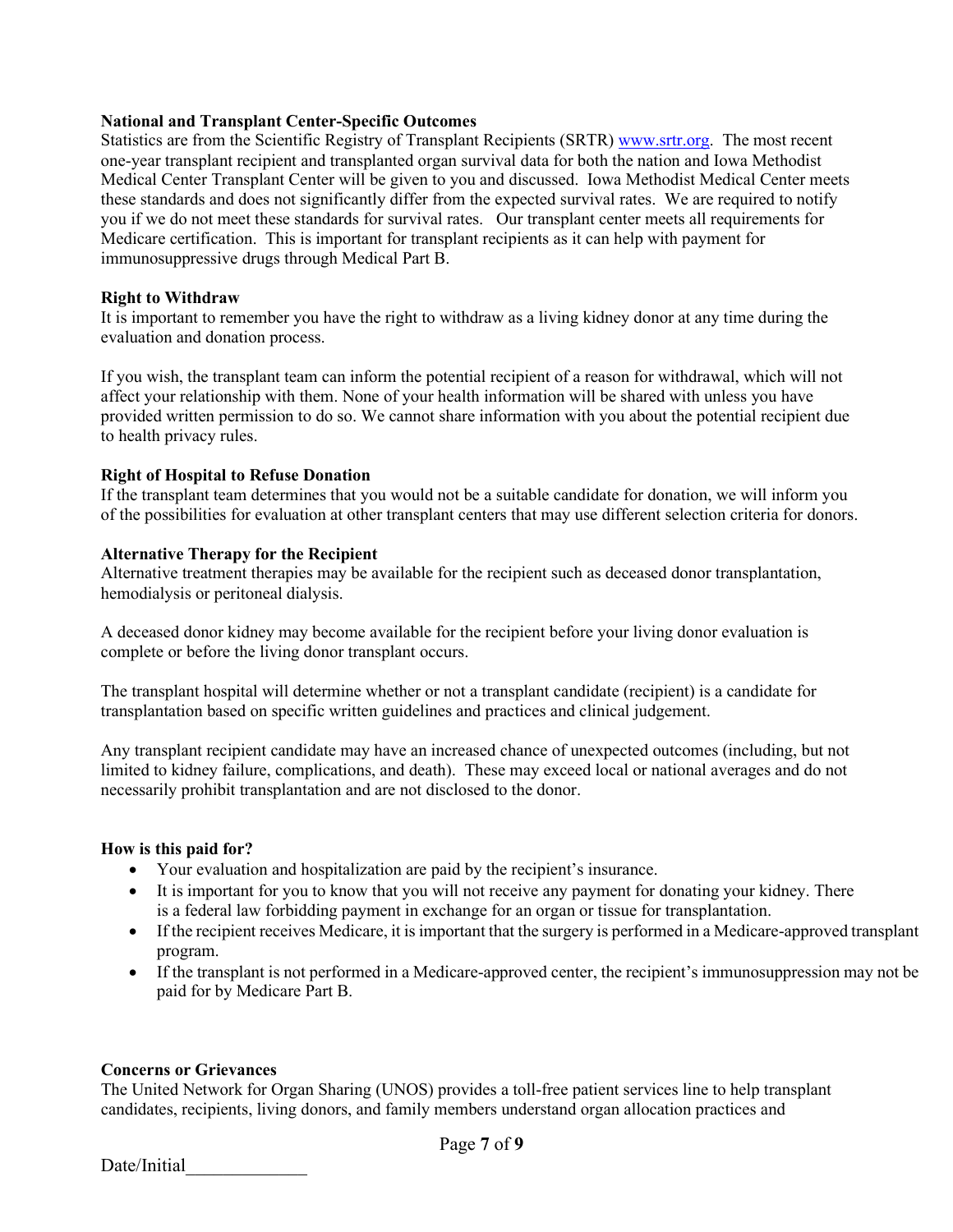transplantation data. You may also call this number to discuss any problems you may be experiencing with your transplant center or the transplantation system in general. The toll-free patient services line number is included in the attached UNOS patient information letter.